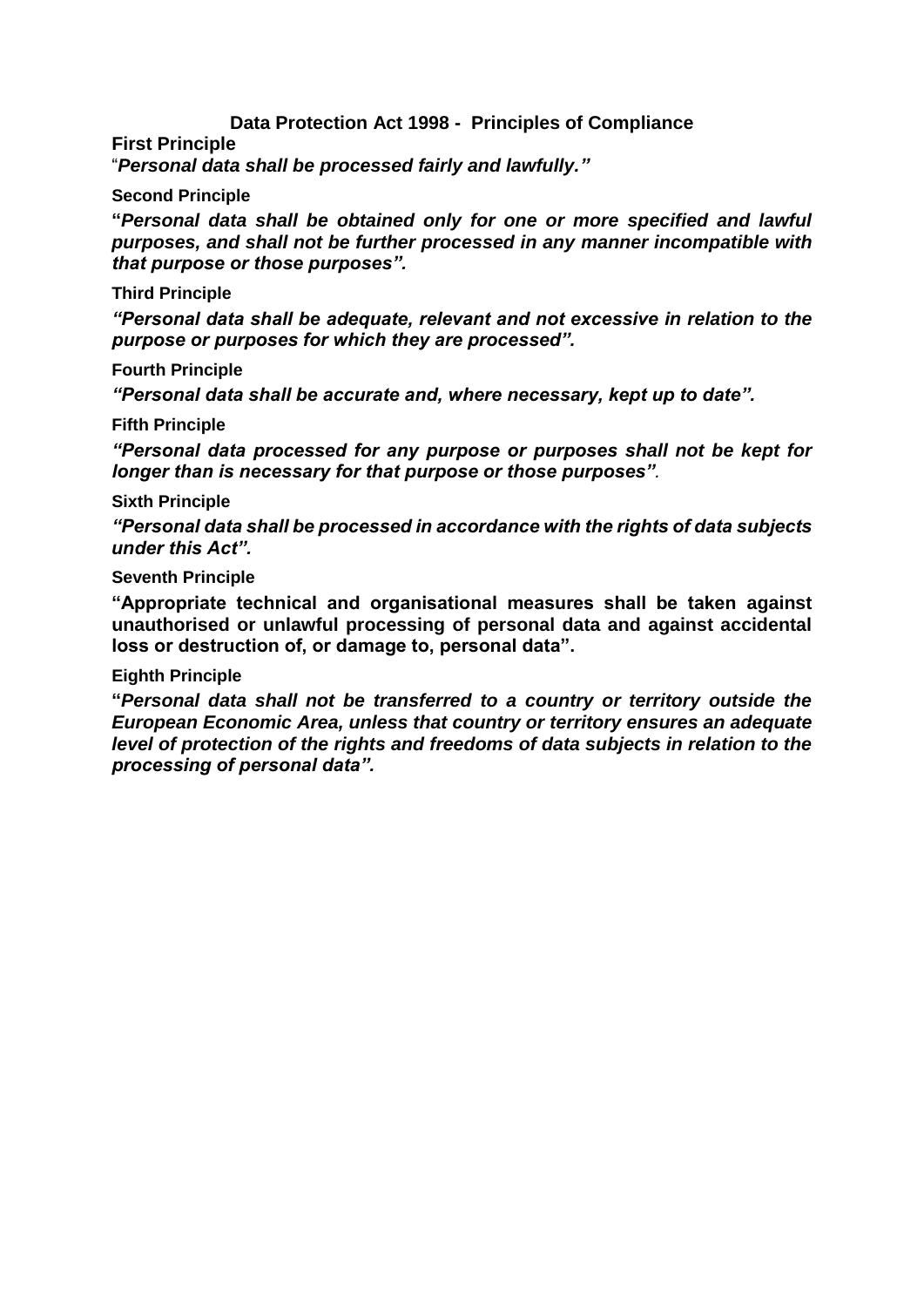## **Data Protection Act**

The Data Protection Act 1998 (the "Act"), together with a number of Statutory Instruments (a list of which appears in the annex to this publication) came into force on 1 March 2000, repealing the Data Protection Act 1984.

The Freedom of Information Act 2000 (the "FoIA") received Royal Assent on 30 November 2000. Some of its provisions came into force on or after 30 January 2001.

This Law needs greater attention as it covers a potential multitude of sins. It is necessary here to quote the introduction and convey the message to administrators. Policies on Access control and data storage should provide the protection required but especial recognition of the organisations (here called data collectors) obligations to data owners (here referred to as data subjects).

"All data controllers are under a duty to comply with the Data Protection Principles in relation to all personal data with respect to which they are the data controller (subject to the various exemptions). Some manual data are now also included within this definition. Non-automated information may be found in a variety of different media e.g. paper files, rollerdex, non-automated microfiches. Data controllers should examine all their non-automated information systems (referred to in this chapter as "manual information") in order to determine how far the Act applies to personal data processed in those systems. To be subject to the Act, the manual information must fall within the definition of "data" in the Act. As indicated at paragraph 2.1(c) above, data includes information which is recorded as part of a "relevant filing system" or with the intention that it should form part of a "relevant filing system". The term "relevant filing system" means:-

"any set of information relating to individuals to the extent that, although the information is not processed by means of equipment operating automatically in response to instructions given for that purpose, the set is structured, either by reference to individuals or by reference to criteria relating to individuals, in such a way that specific information relating to a particular individual is readily accessible"

Below I briefly set out the eight principles to demonstrate that BS7799 Part 1, first nine guidelines are insufficient in themselves to merit compliance. It should be repeated and stressed that the full Act should be read and discussed with the legal department and in the case of financial organisations and credit companies deference to the accreditors of FIS is mandatory. Similar concentration should be given to Data Protection Law in other countries.

#### **First Principle**

# **Principles of Compliance**

**"Personal data shall be processed fairly and lawfully and, in particular, shall not be processed unless** 

- at least one of the conditions in Schedule 2 is met; and
- in the case of sensitive personal data, at least one of the conditions in Schedule 3 is also met."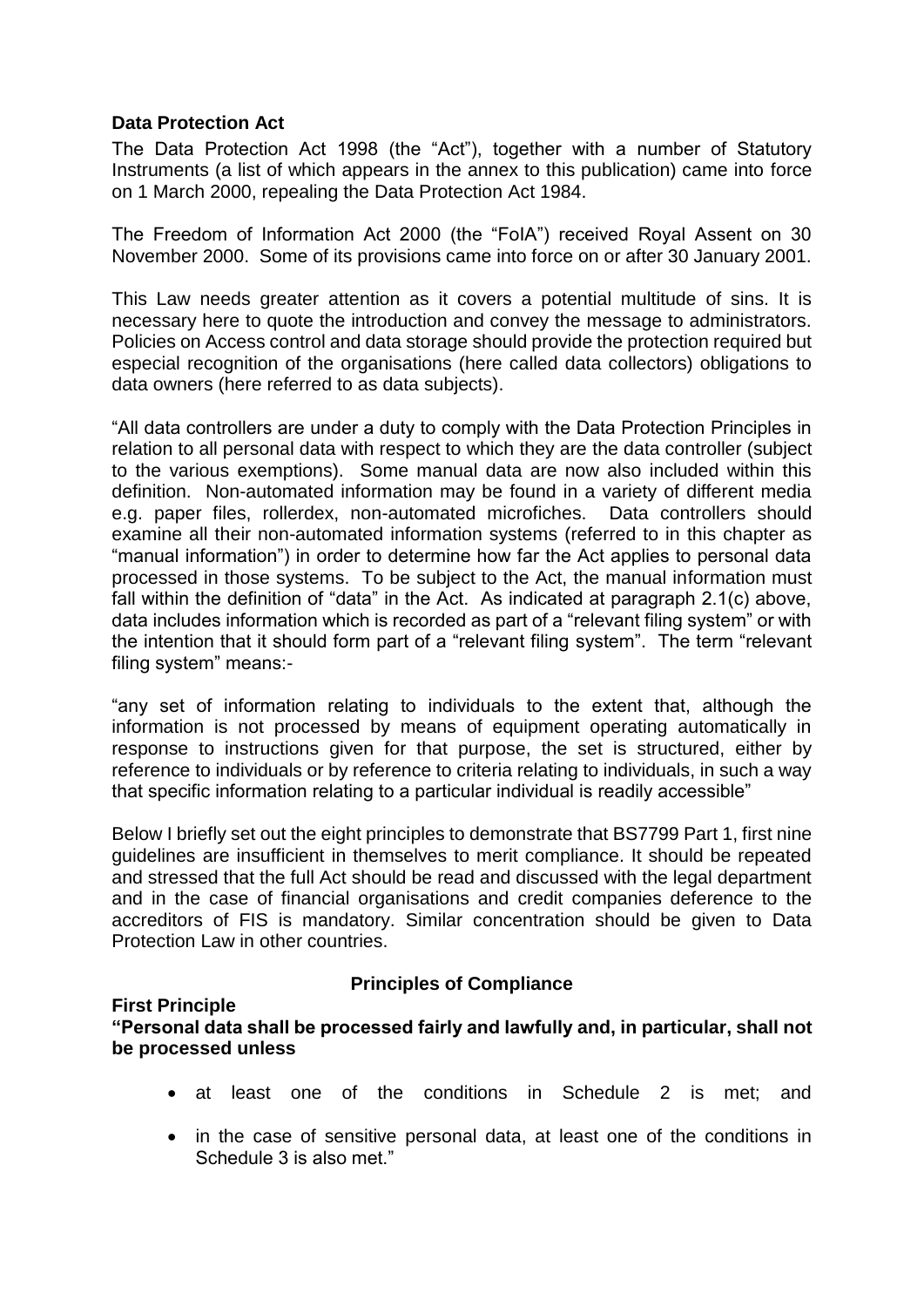Parts of Schedule 2 and 3 are contained in Annex A. However Meeting a Schedule 2 and Schedule 3 condition will not, on its own, guarantee that processing is fair and lawful. The general requirement that data be processed fairly and lawfully must be satisfied in addition to meeting the conditions.

In particular the organisation must look at the sentiment behind the first principle which *is not automatically followed just through the application of all the earlier ISO 27001 Annex A controls.* 

Even though a data controller may be able to show that information was obtained and personal data processed fairly and lawfully in general and on most occasions, if it has been obtained unfairly in relation to one individual there will have been a contravention of the First Principle.

Automated processing can be unfair either where the program is itself operating correctly, but results in the unfair use of data, or where a program is of poor quality and contains errors which mean that it does not operate as the data controller intended.

Compliance with the fair processing requirements of the Act provides an opportunity for data controllers to obtain consent (as to which, see above) but such compliance will not, in itself, ensure that any purported consent is both "specific" and "informed". It is most important to the assessor of BS7799 that the organisation processing data has procedures in place to ensure that data subjects i.e. the "owners" of data are informed of the data retention and can gain knowledge of personal data held and ensure its accuracy and relevance. Timeliness and appropriate effort in disclosure are important factors to be considered when assessing the procedures.

#### **Second Principle**

*.*

### **"Personal data shall be obtained only for one or more specified and lawful purposes, and shall not be further processed in any manner incompatible with that purpose or those purposes".**

The interpretation of the Second Principle further provides that in deciding whether any disclosure of personal data is compatible with the purpose or purposes for which the data were obtained, consideration will be given to the purpose or purposes for which the personal data are intended to be processed by any person to whom they are disclosed. Such decisions cannot be made retrospectively by data controllers once the data are obtained. For the purposes of the Second Principle, the further processing of personal data in compliance with the conditions set out in section 33 of the Act is not to be regarded as incompatible with the purposes for which they were obtained. Adherence to paragraph I of Part II of Schedule I is clearly material in this context in that data subjects must not be deceived or misled as to the purposes for which their personal data are to be processed.

#### **Third Principle**

## *"Personal data shall be adequate, relevant and not excessive in relation to the purpose or purposes for which they are processed".*

In complying with this Principle, data controllers should seek to identify the minimum amount of information that is required in order properly to fulfil their purpose and this will be a question of fact in each case. If it is necessary to hold additional information about certain individuals, such information should only be collected and recorded in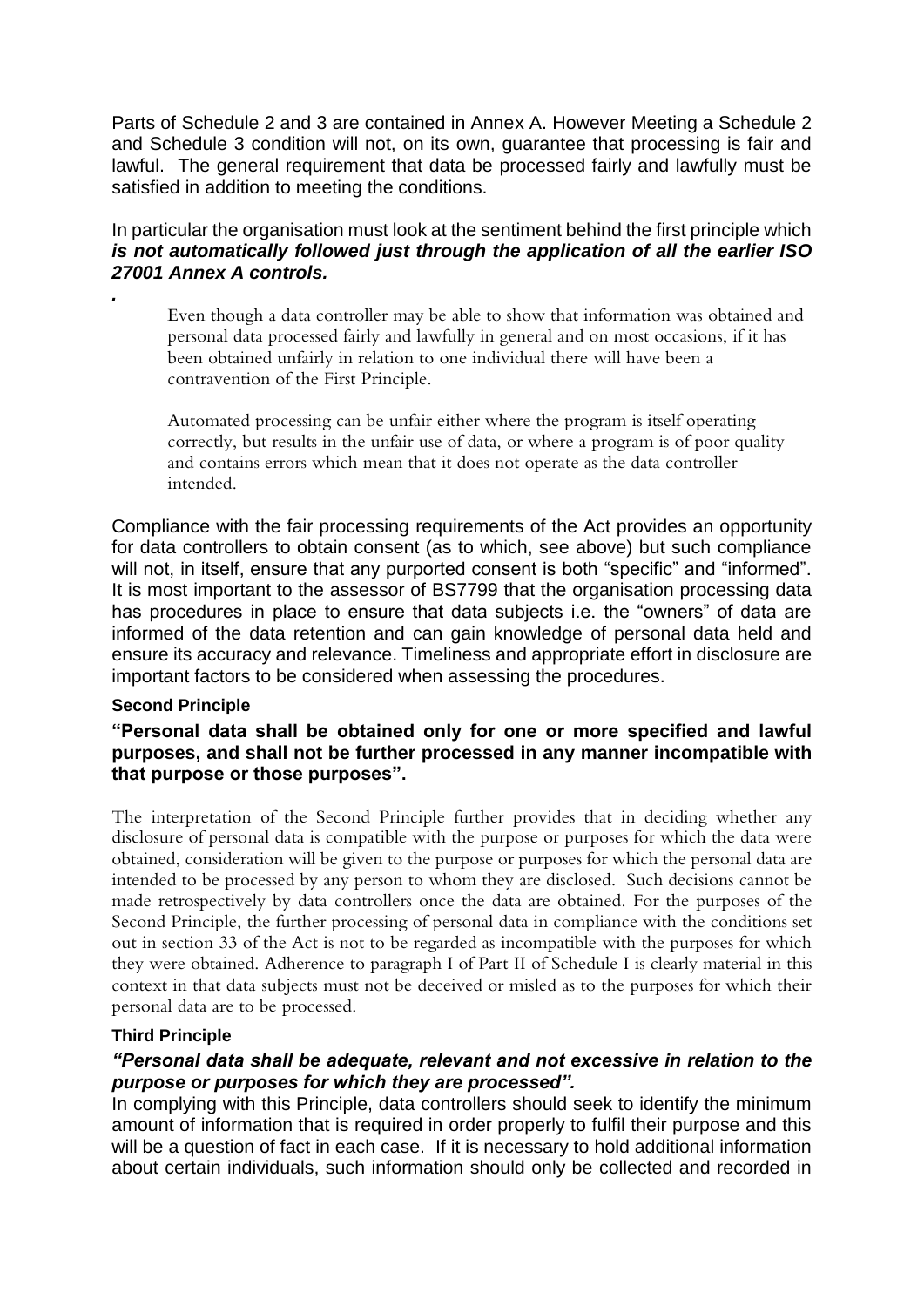those cases. It is not acceptable to hold information on the basis that it might possibly be useful in the future without a view of how it will be used. This is to be distinguished from holding information in the case of a particular foreseeable contingency which may never occur, for example, where an employer holds details of blood groups of employees engaged in hazardous occupations. Data controllers should continually monitor compliance with this Principle, which has obvious links with the Fourth and Fifth Principles. Changes in circumstances or failure to keep the information up to date may mean that information that was originally adequate becomes inadequate. If the data are kept for longer than necessary then they may well be both irrelevant and excessive. In most cases, data controllers should be able to remedy possible breaches of the Principle by the erasure or addition of particular items of personal data so that the information is no longer excessive, inadequate, or irrelevant. Procedures should exist to record for all data:

- the number of individuals on whom information is held:
- the number of individuals for whom it is used;
- the nature of the personal data;
- the length of time it is held;
- the way it was obtained;
- the possible consequences for individuals of the holding or erasure of the data;
- $\blacksquare$  the way in which it is used:
- the purpose for which it is held.

# **Fourth Principle**

## *"Personal data shall be accurate and, where necessary, kept up to date".*

The Organisation must have procedures in place to ensure that its databases are accurate. Data is inaccurate if it is incorrect or misleading as to any matter of fact. The Act provides guidance in interpreting this Principle as follows: The Principle is not to be taken as being contravened because of any inaccuracy in personal data which accurately record information obtained by the data controller from the data subject or a third party in a case where:

(a) taking account of the purpose or purposes for which the data were obtained and further processed, the data controller has taken reasonable steps to ensure the accuracy of the data, **and**

(b) if the data subject has notified the data controller of the data subject's view that the data are inaccurate, the data indicate that fact.

It is important to note that by virtue of (a) above it is not enough for a data controller to say that, because the information was obtained from either the data subject or a third party, they had done all that they could reasonably have done to ensure the accuracy of the data at the time. Now data controllers may have to go further and take reasonable steps to ensure the accuracy of the data themselves and mark the data with any objections. The extent to which such steps are necessary will be a matter of fact in each individual case and will depend upon the nature of the data and the consequences of the inaccuracy for the data subject. This approach exceeds the requirements of the Fifth Principle in the 1984 Act.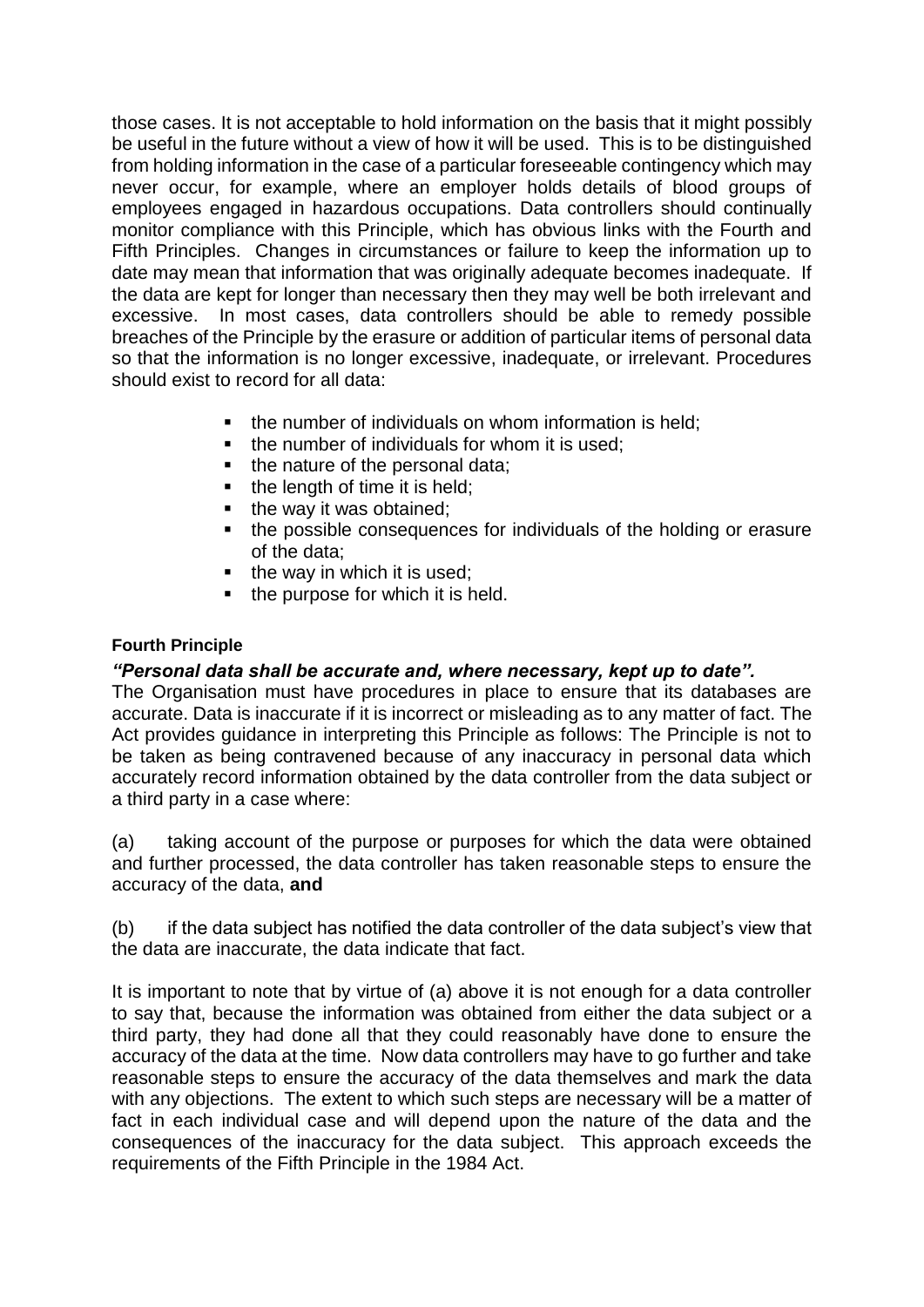The second part of the Principle, which refers to keeping personal data up to date, is qualified. Updating is only required "where necessary". The purpose for which the data are held or used will be relevant in deciding whether updating is necessary. For example, if the data are intended to be used merely as an historical record of a transaction between the data controller and the data subject, updating would be inappropriate. To change the data so as to bring them up to date would defeat the purpose of maintaining the historical record. However, sometimes it is important for the purpose that the data reflect the data subject's current circumstances, for example, if the data are used to decide whether to grant credit or confer or withhold some other benefit. In those cases either steps should be taken to ensure that the data are kept up to date, or when the data are used, account should be taken of the fact that circumstances may have changed. The assessor must ensure that processes are in place to ensure:

- Is there a record of when the data were recorded or last updated?
- $\blacksquare$  That if the personal data is possibly out of date, all those involved with the data including people to whom they are disclosed as well as employees of the data controller – are aware that the data do not necessarily reflect the current position?
- **EXECT** Steps taken to update the personal data for example, by checking back at intervals with the original source or with the data subject? If so, how effective are these steps?
- That if the personal data is out of date, it is unlikely to cause damage or distress to the data subject.

## **Fifth Principle**

# *"Personal data processed for any purpose or purposes shall not be kept for longer than is necessary for that purpose or those purposes".*

To comply with this Principle, the organisation should have written procedures to review their personal data regularly and to delete the information which is no longer required for their purposes. Statutes may make specific provision relating to the retention of certain categories of data, for example, the Police and Criminal Evidence Act 1984. Recommendations with regard to the retention of certain information can be found in the CCTV Code of Practice published by the Commissioner which contains guidance on the retention periods of recorded material. If personal data has been recorded because of a relationship between the data controller and the data subject, the need to keep the information should be considered when the relationship ceases to exist. For example, the data subject may be an employee who has left the employment of the data controller. The end of the relationship will not necessarily cause the data controller to delete all the personal data. It may well be necessary to keep some of the information so that the data controller will be able to confirm details of the data subject 's employment for, say, the provision of references in the future or to enable the employer to provide the relevant information in respect of the data subject's pension arrangements. It may well be necessary in some cases to retain certain information to enable the data controller to defend legal claims, which may be made in the future. Unless there is some other reason for keeping them, the personal data should be deleted when the possibility of a claim arising no longer exists i.e when the relevant statutory time limit has expired. The data controller may wish to consider the value of records for historical purposes. The Act provides that personal data processed only for historical, statistical or research purposes may be kept indefinitely.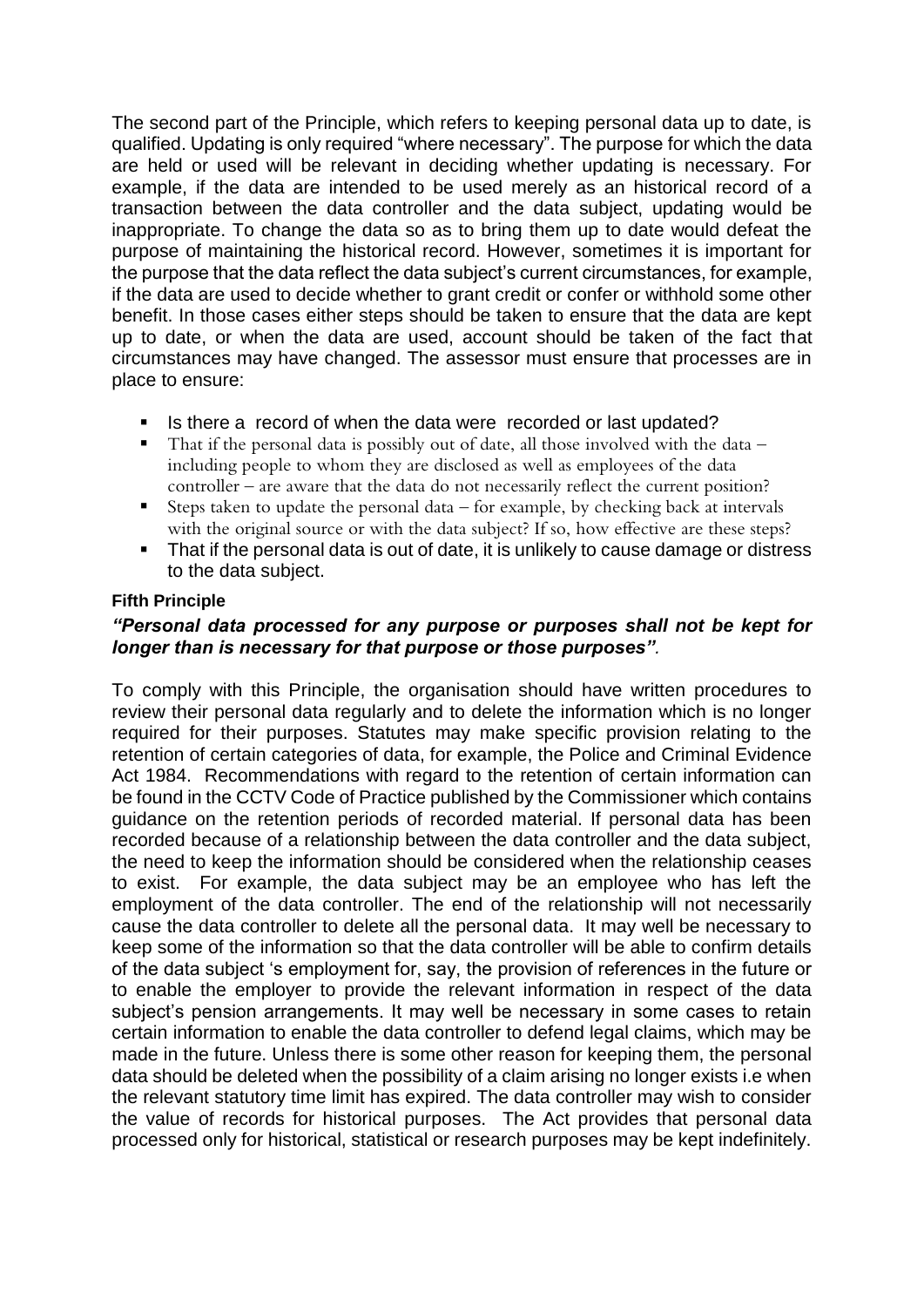## **Sixth Principle**

# *"Personal data shall be processed in accordance with the rights of data subjects under this Act".*

The organisation should declare their intention to notify data subjects of their intent to process data and generally comply with the first five principles.

### **Seventh Principle**

**"Appropriate technical and organisational measures shall be taken against unauthorised or unlawful processing of personal data and against accidental loss or destruction of, or damage to, personal data".**

As noted before, compliance with the first six principles of the ACT together with appropriate compliance with BS7799 guidelines 1 thru 9 is likely to allow conformity to the Seventh Principle. However note that remedial action may be needed to ensure that, with regard to the technical and organisational measures to be taken by data controllers, that such measures should be taken " both at the time of the design of the processing system and at the time of the processing itself."

## **Eighth Principle**

## **"***Personal data shall not be transferred to a country or territory outside the European Economic Area, unless that country or territory ensures an adequate level of protection of the rights and freedoms of data subjects in relation to the processing of personal data".*

Compliance with this principle should be evident in company procedures. The European Economic Area ("The EEA") consists of the fifteen EU Member States together with Iceland, Liechtenstein and Norway. The EU has defined privacy laws that in general are more prescriptive that those applied in the USA. Therefore the transfer of personal information from the EU to the United States when equivalent personal protections are not in place in the United States is prohibited. I once worked for a credit card company, actually the third largest in the USA, whose UK arm wished to avail itself of the latest fraud detection software house, housed in Texas. Strict guidelines had to be complied with before the FIS let such transfers of data take place.

The interpretation to the Eighth Principle provides that an adequate level of protection is one which is adequate in all the circumstances of the case, having regard in particular to:

- the nature of the personal data,
- the country or territory of origin of the information contained in the data,
- the country or territory of final destination of that information,
- the purposes for which and period during which the data are intended to be processed,
- the law in force in the country or territory in question,
- the international obligations of that country or territory,
- any relevant codes of conduct or other rules which are enforceable in that country or territory (whether generally or by arrangement in particular cases), and